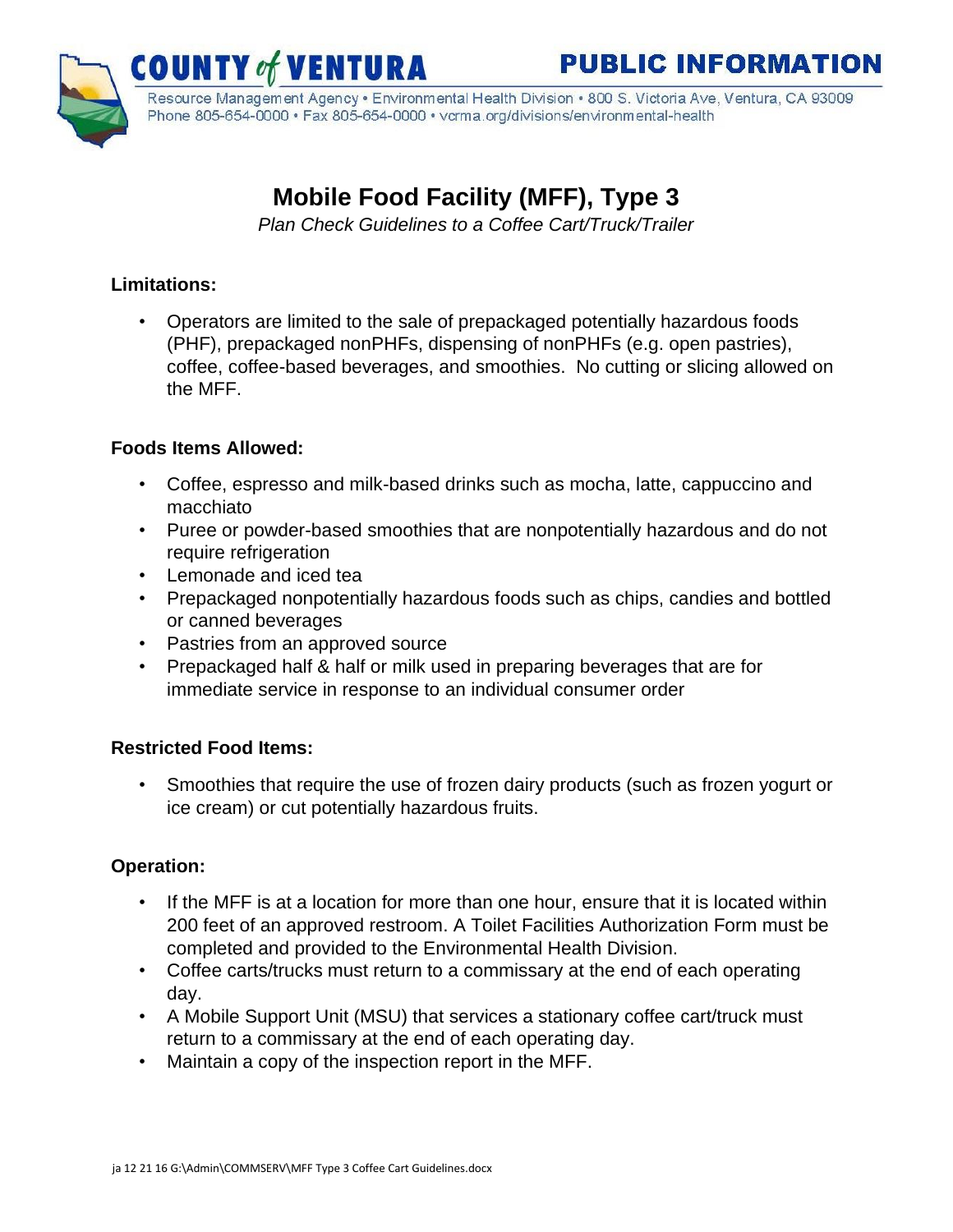#### **Plan Check Requirements:**

- 1. The name of the facility, as well as the city, state, zip code, and name of the permittee, if different from the name of the facility, shall be permanently affixed to the customer side of the mobile food facility. The facility name shall be in letters at least 3 inches high and in a contrasting color to the exterior of the facility. Letters and numbers for the city, state, zip code, and the name of the permittee shall be at least one inch high.
- 2. All food-related equipment shall be certified for sanitation by an American National Standards Institute (ANSI) accredited certification program (i.e., NSF, ULS, ETL). All refrigeration units shall be self-evaporative.
- 3. Surface materials of the mobile food facility shall be durable, easily cleanable, smooth and shall not be unfinished wood. Construction joints shall be tightly fitted and sealed with no gaps or voids. All sealant, solder, weld joints located in the food contact areas shall be approved for food contact surfaces. Spaces around pipes, conduits, or hoses that extend through cabinets, floors, or outer walls shall be sealed to be smooth and easily cleanable.
- 4. All food-related fixtures, tanks, equipment, plumbing, pumps, and filters must meet standards referenced in the plumbing code. Plumbing fixtures, pumps, and filters must be installed according to the manufacturer's specifications.
- 5. All equipment shall be installed so as to be easily cleaned, prevent vermin harborage, and provide adequate access for service and maintenance. Threads, nuts, or rivets shall not be exposed where they interfere with cleaning. Threads, nuts, or rivets, which interfere with cleaning, shall be sealed or capped.
- 6. Potable water tanks and plumbing shall be constructed of food grade material approved for potable water distribution.
- 7. Potable water tanks shall be sufficient in volume to fulfill the required 5 gallon minimum for hand washing. Facilities with limited food preparation must provide at least 15 additional gallons of water for warewashing.
- 8. Wastewater tanks shall be of sufficient capacity to hold 150% or 1.5 times that of the potable handwashing and warewashing water supply, 15% of product water, and 33% of the total ice bin volume.
- 9. Water and wastewater storage tanks shall be installed so as to be easily drained, flushed, and cleaned with an easily accessible outlet. Breather tubes or overflow pipe openings shall be protected from the entrance of dust, insects, and other contamination. All waste lines shall be connected to the waste tank with watertight seals.
- 10. Soap and paper towel dispensers at the hand wash station shall be provided.
- 11. A hand wash sink shall be provided and equipped with warm water of at least 100°F but not greater than 108°F if not readily adjustable.
- 12. A warewashing sink shall be provided and supplied with hot (at least 120ºF) and cold water from a mixing faucet.
- 13. A separate cabinet or drawer shall be provided for the storage of insecticides or other poisonous substances or chemicals. All poisonous chemicals shall be kept in this cabinet or drawer in their original containers and in a manner that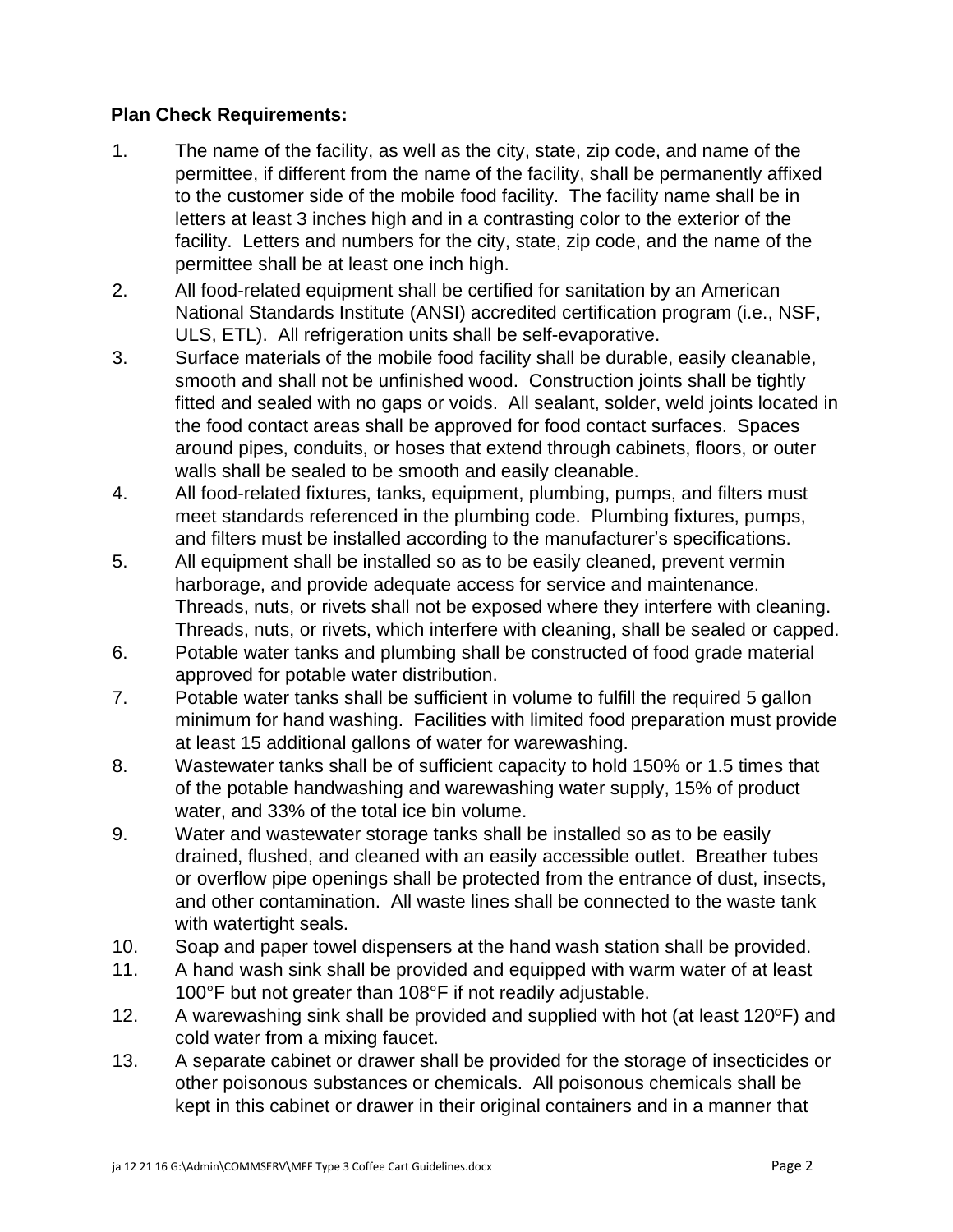offers no contamination hazard to food or utensils. Only pesticides specifically approved for use in a food facility may be used.

- 14. Adequate facilities shall be provided for the storage of linens, uniforms, and other related linens. Facilities shall be provided for the storage of personal belongings. All personal belongings shall be kept in the space provided.
- 15. Electrical appliances shall meet applicable Underwriter's Laboratory standards.
- 16. Adequate and suitable space shall be provided for the orderly storage of food and food service materials.
- 17. Equipment, including the interior of cabinet units or compartments shall be constructed so as to have smooth, easily accessible, and easily cleanable surfaces that are free from channels, crevices, flanges, ledges, sharp or jagged edges, or other cleaning or safety obstructions. Unfinished wooden surfaces are not permitted.
- 18. Light bulbs and tubes shall be covered with a completely enclosed plastic safety shield or its equivalent and installed so as not to constitute a hazard to personnel or food materials.
- 19. A first-aid kit shall be provided and located in a convenient area in an enclosed case.
- 20. MFFs that prepare, handle, or serve nonprepackaged potentially hazardous food shall have an owner or employee who has successfully passed an approved and accredited Manager's Food Safety Certification exam. No person can act as the certified person for more than one food facility.
- 21. All Food Handlers, without the above Manager's Food Safety Certificate, shall provide a valid Food Handler's Card.

## *Other requirements if the MFF Type 3 is OCCUPIABLE:*

- 22. The State Department of Housing and Community Development (HCD) shall initially certify or recertify each MFF. Contact HCD at 951/782-4420 for the requirements to obtain certification.
- 23. All floor-mounted equipment shall be sealed to the floor to prevent moisture from getting under the equipment, or it shall be raised at least six inches off the floor by means of an easily cleanable leg and foot.
- 24. There shall be a clean, unobstructed height over the aisle of at least 74 inches from the floor to the ceiling, and a minimum of 30 inches of unobstructed horizontal aisle space.
- 25. Pass-through window service openings shall be limited to 216 square inches each. The service openings may not be closer together than 18 inches. Each opening shall be provided with a solid or screened window, equipped with a self-closing device. Screening shall be at least 16 mesh per square inch. With the exception of the service openings, the entire food preparation and food storage area shall be enclosed with a solid, easily cleanable material.
- 26. Spare tires, related automotive equipment, or special tools relating to the mechanical operation of the MFF shall not be stored in the food preparation or food storage area.
- 27. The entrance door to the food preparation area shall be self-closing.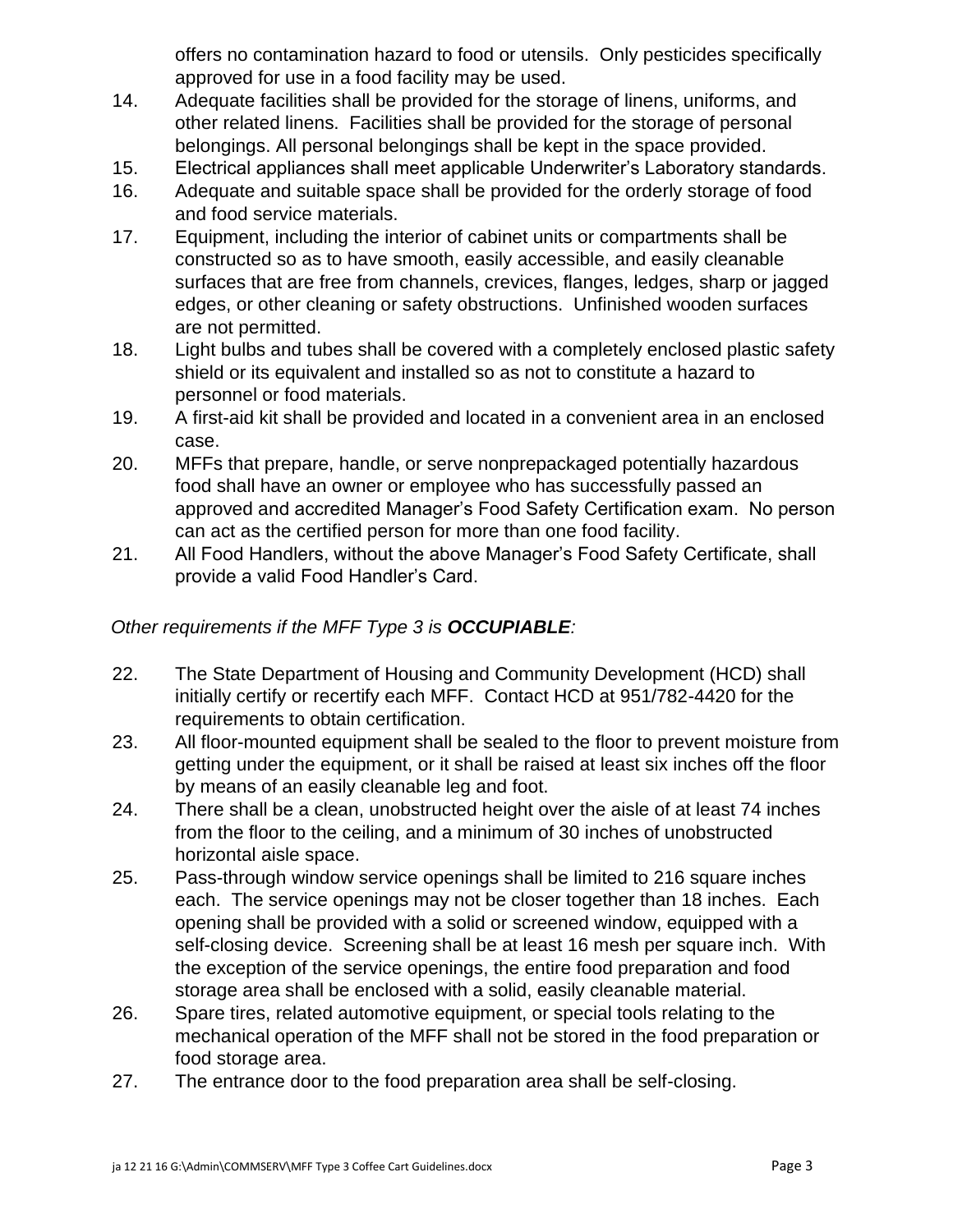#### **Plan Submittal:**

- Two sets of plans shall be submitted for new or remodeled MFF.
- Plans must be complete, drawn to scale, easily readable, showing all four sides, including the top view of the MFF and a plumbing diagram.
- Provide a list of menu items to be sold.
- Standard Operational Procedure

#### *Other Operational Requirements:*

- The following must be submitted within thirty days after the health permit has been issued:
	- 1. Route Sheet Information
	- 2. Toilet Facilities Authorization (if you are operating at a location for more than one hour)
- A valid Food Safety Certificate. To download the list of providers, go to: [www.vcrma.org/envhealth.](http://www.vcrma.org/envhealth) *Click on Community Services < Consumer Food /Restaurants<Consumer Food Protection < Food Safety Information < Food Safety Certification Provider List*
- Commissary Letter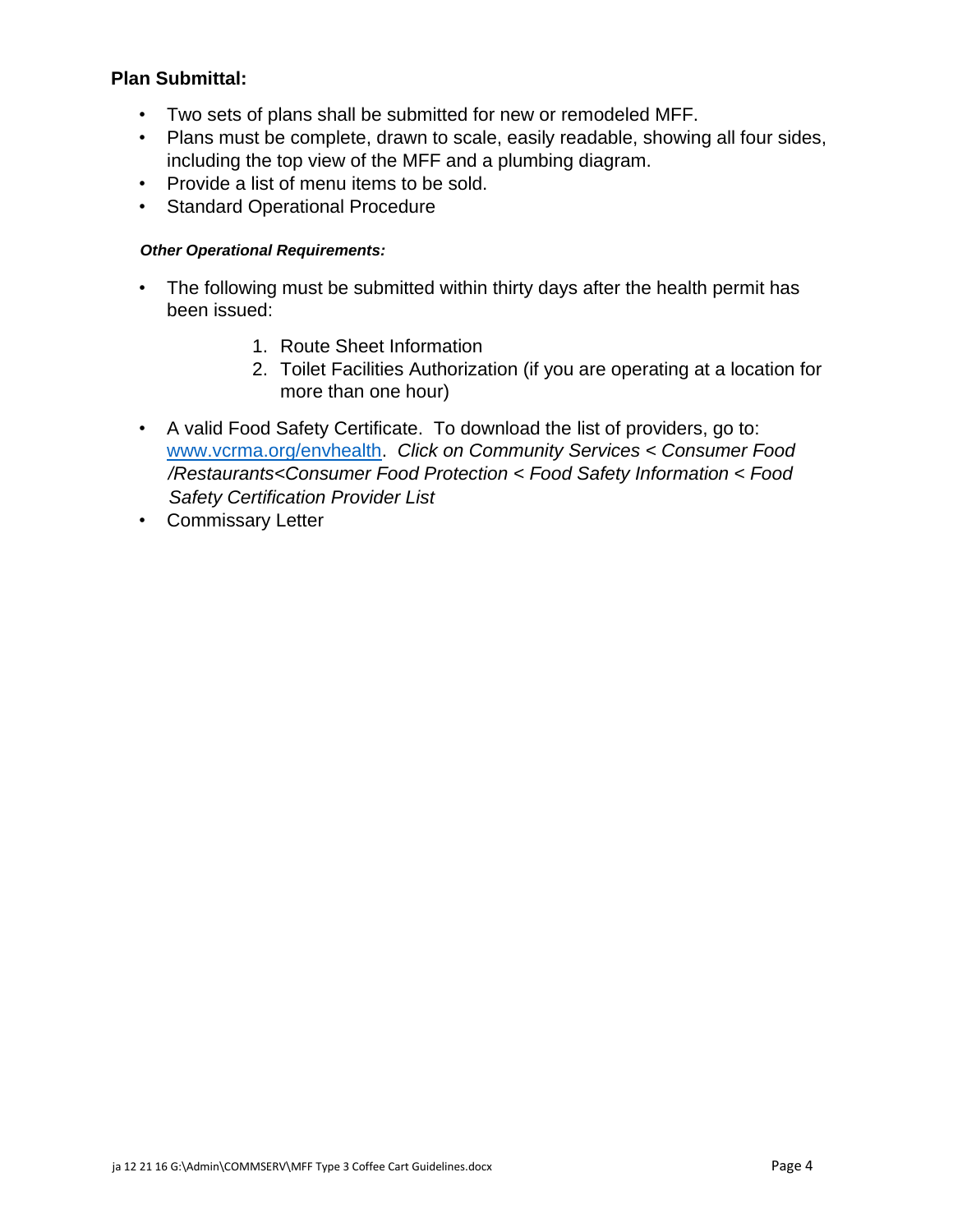## **Plan Submittal Check List:**

The items highlighted in red are requirements that must be illustrated on the plans. The items highlighted in blue will be checked during the construction inspection.

| Y | N | N/A | <b>Item</b>                                                                                                                                                                    |
|---|---|-----|--------------------------------------------------------------------------------------------------------------------------------------------------------------------------------|
|   |   |     | Menu                                                                                                                                                                           |
|   |   |     | <b>Standard Operational Procedure</b>                                                                                                                                          |
|   |   |     | Potable water tank (Dimensions: L_ x W_ x D_                                                                                                                                   |
|   |   |     | Potable water inlets                                                                                                                                                           |
|   |   |     | Overflow lines (for tanks) □ potable □ waste                                                                                                                                   |
|   |   |     |                                                                                                                                                                                |
|   |   |     | Waste water tank (Dimensions: L_ x W_ x D_                                                                                                                                     |
|   |   |     | Waste tank drain valve                                                                                                                                                         |
|   |   |     | Water heater: Type____________, Gallons ___ g                                                                                                                                  |
|   |   |     | Coffee carts/trucks/trailers - 4 gallons minimum                                                                                                                               |
|   |   |     | Utensil Sink (Dimensions: L_ x W_ x D_) w/ dual drainboards<br>Acceptable: (12x12x10 or 10x14x10)                                                                              |
|   |   |     | Hand Sink (L__ x W__ x D_) Acceptable: (9x9x5) (6" splash guard, if necessary)<br>*hand sink of unenclosed MFF 3 shall be located on the operator side or auxiliary conveyance |
|   |   |     | All associated plumbing                                                                                                                                                        |
|   |   |     | Each piece of food service equipment and placement                                                                                                                             |
|   |   |     | Specifications of equipment indicating manufacturer make & model #                                                                                                             |
|   |   |     | Ice bins, if any (Dimensions: L_ x W_ x D                                                                                                                                      |
|   |   |     | Finish schedule of food contact surfaces, countertops, food                                                                                                                    |
|   |   |     | compartments                                                                                                                                                                   |
|   |   |     | Finish schedule of floor surfaces- Type                                                                                                                                        |
|   |   |     | Emergency Exit Door must be located on opposite side of main exit door; at least 24" x 36"                                                                                     |
|   |   |     | other component utensils, tray insets, insulations,<br>All<br>detailscounters, shelves, e areas, so food prep areas                                                            |
|   |   |     | Self-closing door; service doors                                                                                                                                               |
|   |   |     | Unobstructed height requirement (if occupiable:<br>30"Width)                                                                                                                   |
|   |   |     |                                                                                                                                                                                |
|   |   |     | 74"Height                                                                                                                                                                      |
|   |   |     | <b>Power Source</b>                                                                                                                                                            |
|   |   |     | Size and location of any pass through window<br>X.<br>= 1<br>Size: 16-mesh per sq inch, no more than 216 sq inch and no less than 18 inches apart                              |
|   |   |     | <b>First aid kit</b>                                                                                                                                                           |
|   |   |     | Fire Extinguisher 10 BC-rated                                                                                                                                                  |
|   |   |     | Identification - name of facility, city, state, zip code of the permit                                                                                                         |
|   |   |     | holder                                                                                                                                                                         |
|   |   |     | Lettering of name: 3 inches high in contrasting color with MFF                                                                                                                 |
|   |   |     | Lettering of city/state/zip code & permit holder: 1 inch high<br>HCD (if occupiable)                                                                                           |
|   |   |     |                                                                                                                                                                                |
|   |   |     |                                                                                                                                                                                |
|   |   |     | <b>Commissary Letter</b><br>Manager's Food Safety Certificate                                                                                                                  |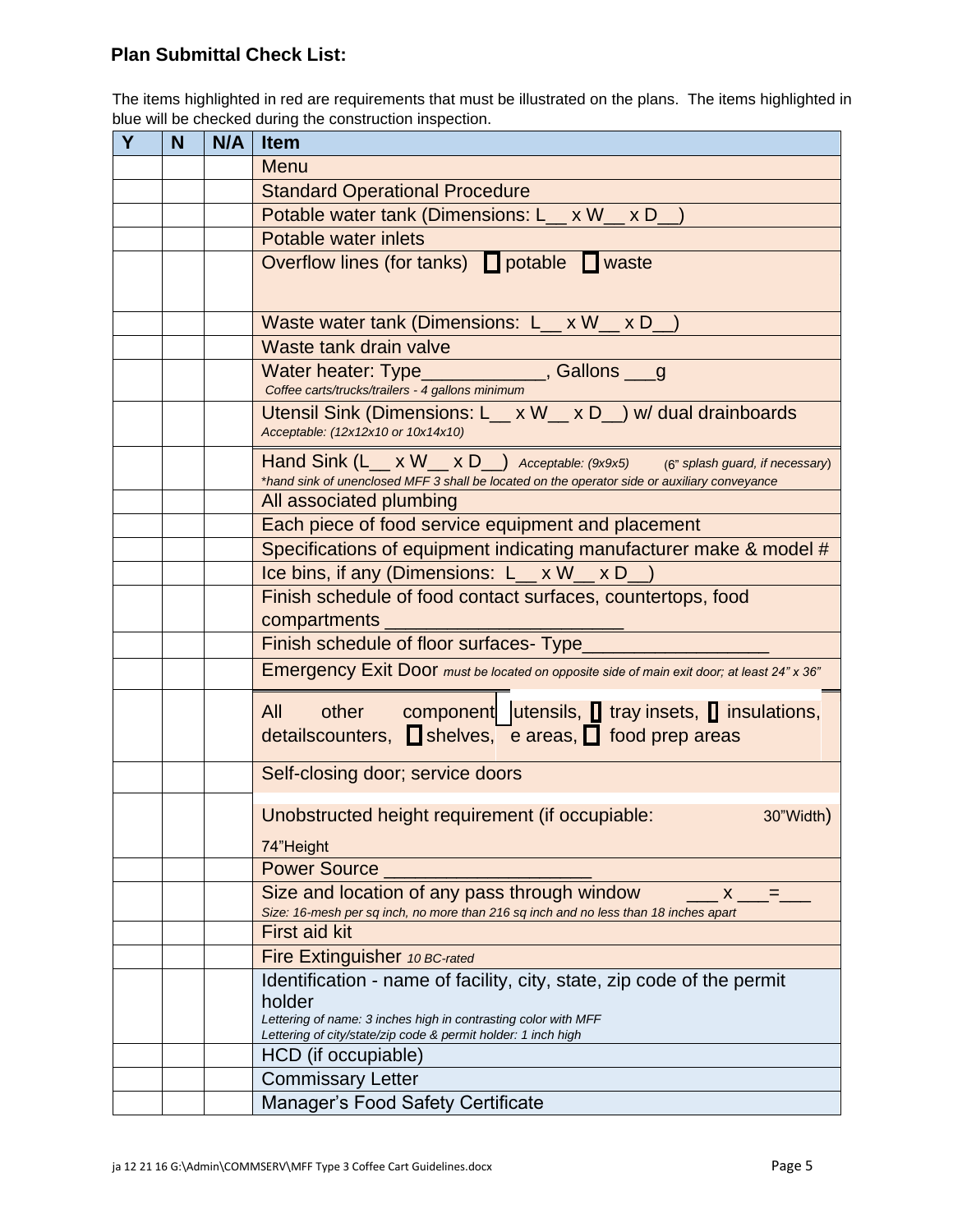#### **SAMPLE OF DRAWN PLANS FOR A COFFEE CART:**

- **Include dimensions of hand sink, 3-compartment sink, ice bin, potable and waste tanks (Length x Width x Depth)**
- **Provide specifications including make and model number of all equipment**



**Hand Sink must be on the operator side** 

•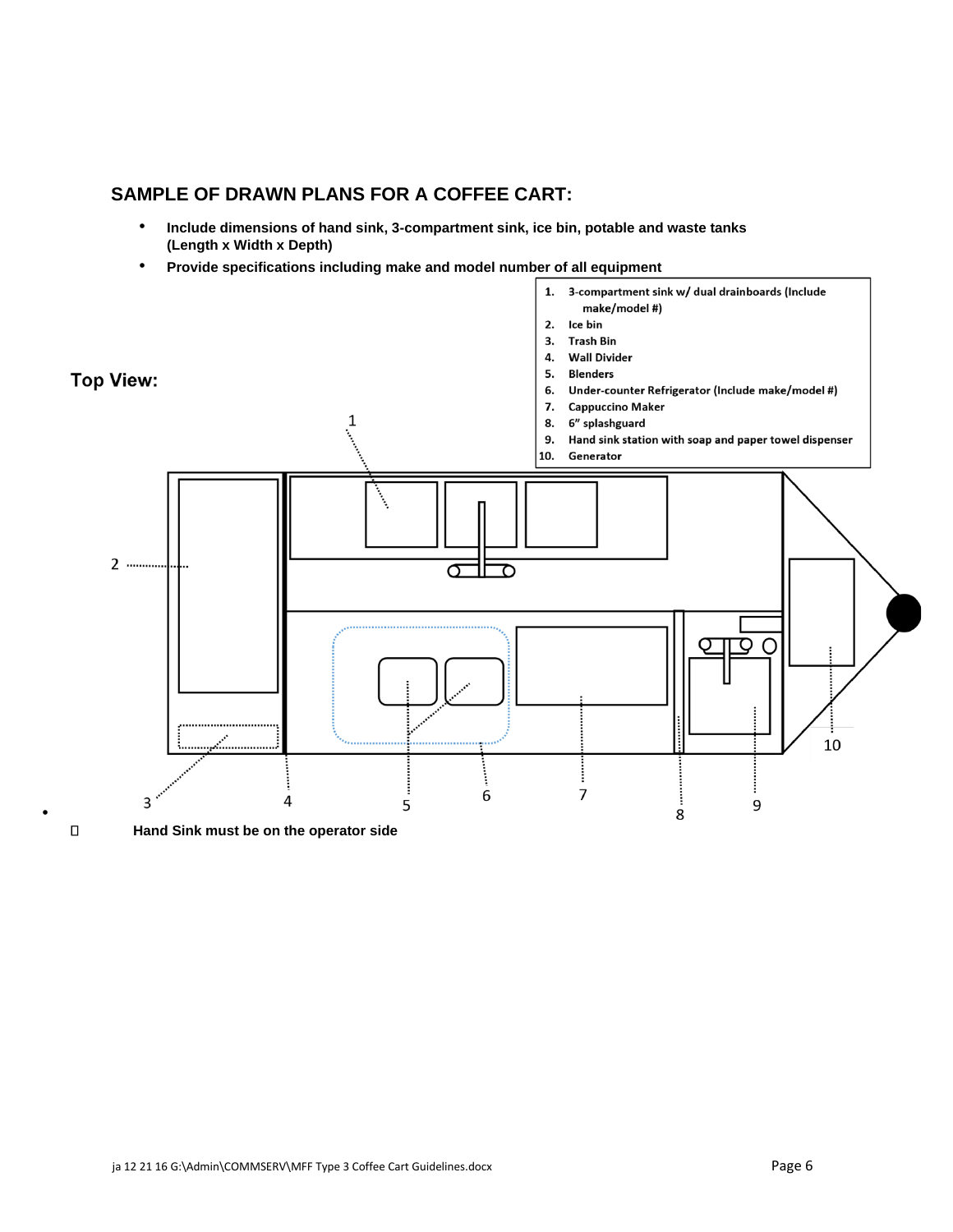

# **Plumbing Diagram:**